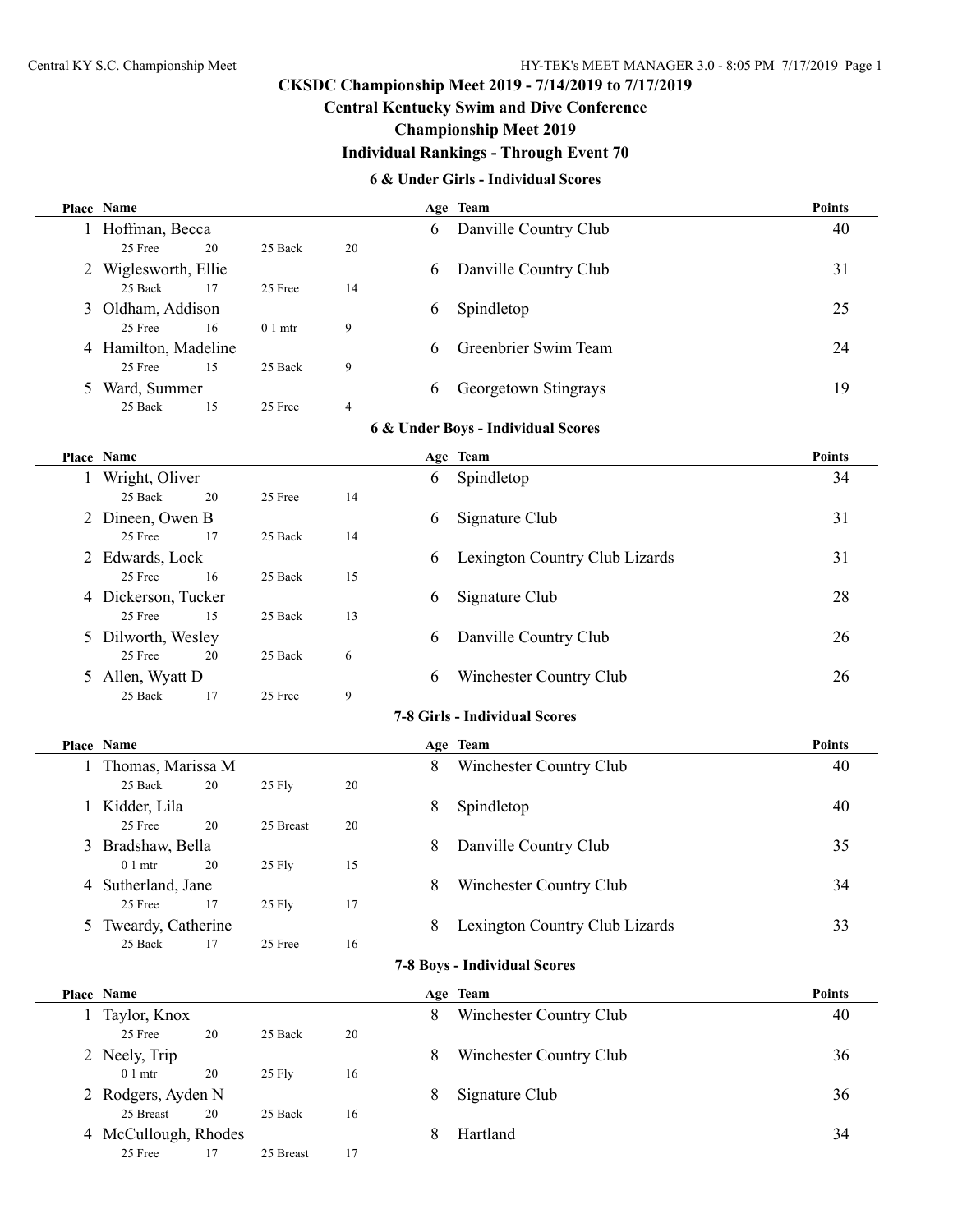# **Central Kentucky Swim and Dive Conference**

## **Championship Meet 2019**

## **Individual Rankings - Through Event 70**

| 5 Cassidy, Stokes                   |                 |    | 8  | Spindletop                      | 32            |  |  |  |  |
|-------------------------------------|-----------------|----|----|---------------------------------|---------------|--|--|--|--|
| 25 Back<br>17                       | 25 Free         | 15 |    |                                 |               |  |  |  |  |
| 9-10 Girls - Individual Scores      |                 |    |    |                                 |               |  |  |  |  |
| Place Name                          |                 |    |    | Age Team                        | <b>Points</b> |  |  |  |  |
| 1 Brown, Lena                       |                 |    | 10 | University Club at Arlington    | 40            |  |  |  |  |
| 25 Back<br>20                       | 25 Breast       | 20 |    |                                 |               |  |  |  |  |
| 2 Hall, Charlotte                   |                 |    | 10 | Hartland                        | 37            |  |  |  |  |
| 25 Free<br>20                       | 25 Back         | 17 |    |                                 |               |  |  |  |  |
| 3 Nelson, Darby                     |                 |    | 10 | University Club at Arlington    | 34            |  |  |  |  |
| 25 Free<br>17                       | 25 Breast       | 17 |    |                                 |               |  |  |  |  |
| 4 Wright, Leah<br>25 Free<br>16     | 25 Back         | 16 | 10 | Spindletop                      | 32            |  |  |  |  |
| 4 Leslie, Sydney                    |                 |    | 9  | Lexington Country Club Lizards  | 32            |  |  |  |  |
| $01$ mtr<br>20                      | 25 Fly          | 12 |    |                                 |               |  |  |  |  |
| 4 Neely, Margaret Dean              |                 |    | 10 | Winchester Country Club         | 32            |  |  |  |  |
| 01 <sub>mr</sub><br>17              | 25 Free         | 15 |    |                                 |               |  |  |  |  |
| 9-10 Boys - Individual Scores       |                 |    |    |                                 |               |  |  |  |  |
| Place Name                          |                 |    |    | Age Team                        | <b>Points</b> |  |  |  |  |
| 1 Houlihan, Will                    |                 |    | 10 | Lexington Country Club Lizards  | 40            |  |  |  |  |
| 25 Back<br>20                       | 25 Fly          | 20 |    |                                 |               |  |  |  |  |
| 1 Bradshaw, Josiah                  |                 |    | 10 | Danville Country Club           | 40            |  |  |  |  |
| 25 Free<br>20                       | $01$ mtr        | 20 |    |                                 |               |  |  |  |  |
| 3 Neal, Carson                      |                 |    | 10 | University Club at Arlington    | 36            |  |  |  |  |
| 25 Breast<br>20                     | 25 Free         | 16 |    |                                 |               |  |  |  |  |
| 4 Hosinski, Mark Edward             |                 |    | 10 | Signature Club                  | 34            |  |  |  |  |
| 25 Free<br>17                       | 25 Fly          | 17 |    |                                 |               |  |  |  |  |
| 5 Holland, Jacob<br>25 Breast<br>16 | $01$ mtr        | 16 | 10 | Hartland                        | 32            |  |  |  |  |
|                                     |                 |    |    | 11-12 Girls - Individual Scores |               |  |  |  |  |
| Place Name                          |                 |    |    | Age Team                        | <b>Points</b> |  |  |  |  |
| 1 Wieland, Kenidi                   |                 |    | 12 | Signature Club                  | 40            |  |  |  |  |
| 50 Back<br>20                       | <b>50 Fly</b>   | 20 |    |                                 |               |  |  |  |  |
| 1 Kaak, Ella                        |                 |    | 12 | Georgetown Stingrays            | 40            |  |  |  |  |
| 50 Free<br>$20\,$                   | 50 Breast       | 20 |    |                                 |               |  |  |  |  |
| 3 Hoffman, Kate                     |                 |    | 12 | Danville Country Club           | 34            |  |  |  |  |
| 50 Back<br>17                       | <b>50 Fly</b>   | 17 |    |                                 |               |  |  |  |  |
| 4 Hosinski, Lillian                 |                 |    | 12 | Signature Club                  | 33            |  |  |  |  |
| 50 Free<br>17                       | 50 Back         | 16 |    |                                 |               |  |  |  |  |
| 5 Jones, Ava                        |                 |    | 12 | Greenbrier Swim Team            | 31            |  |  |  |  |
| 50 Breast<br>16                     | 50 Free         | 15 |    |                                 |               |  |  |  |  |
|                                     |                 |    |    | 11-12 Boys - Individual Scores  |               |  |  |  |  |
| Place Name                          |                 |    |    | Age Team                        | <b>Points</b> |  |  |  |  |
| 1 Liau, Jack                        |                 |    | 12 | Signature Club                  | 40            |  |  |  |  |
| 50 Free<br>20                       | 50 Back         | 20 |    |                                 |               |  |  |  |  |
| 2 Fullerton, Zachary                |                 |    | 12 | Spindletop                      | 36            |  |  |  |  |
| 50 Breast<br>20                     | 50 Fly          | 16 |    |                                 |               |  |  |  |  |
| 3 Gover, Ethan                      |                 |    | 11 | Danville Country Club           | 34            |  |  |  |  |
| 50 Free<br>17                       | $50\ \rm{Back}$ | 17 |    |                                 |               |  |  |  |  |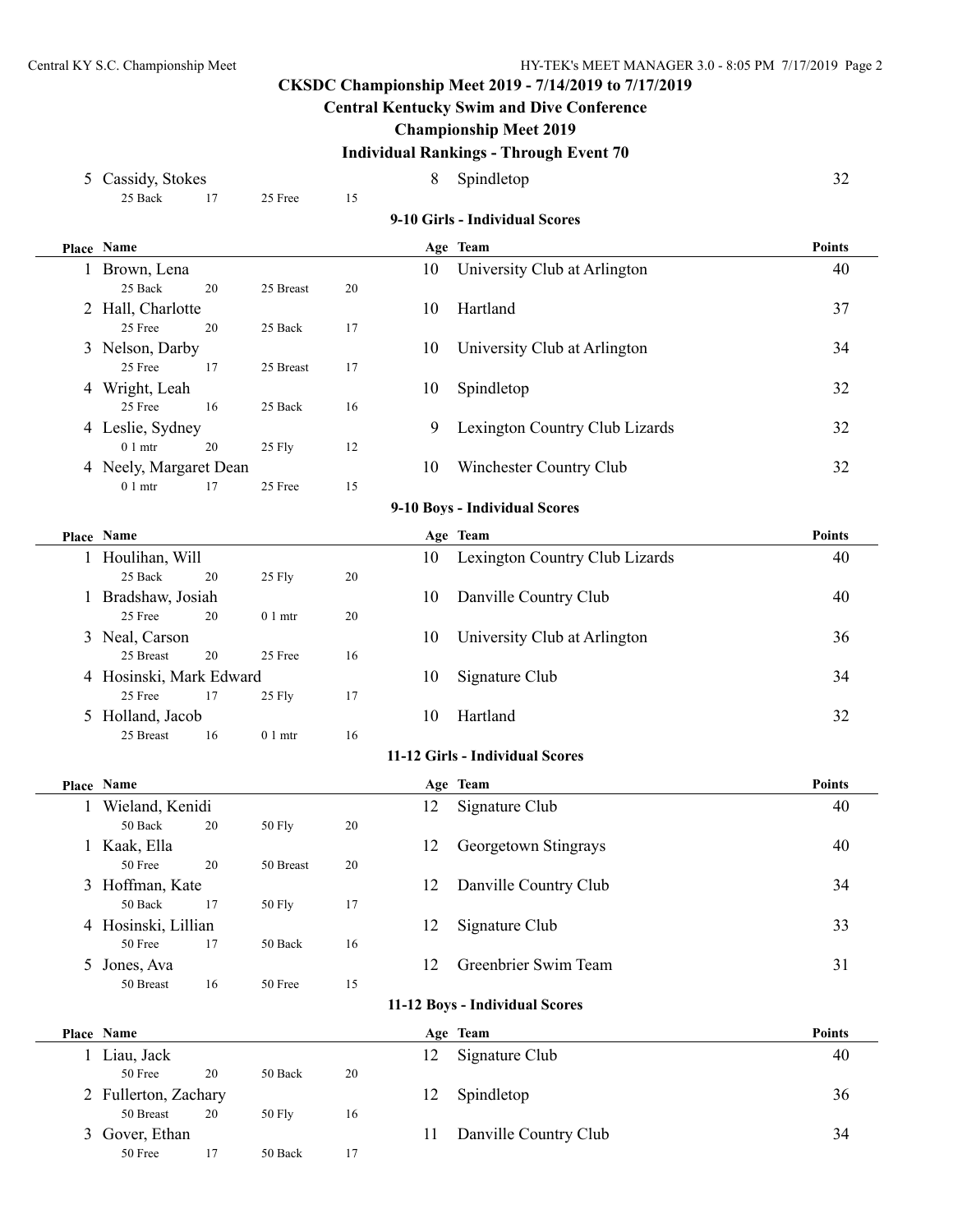## **Central Kentucky Swim and Dive Conference**

## **Championship Meet 2019**

# **Individual Rankings - Through Event 70**

|                                 | 4 Bobadilla, Tyler             |                    |    | 12 | Spindletop                      | 33            |  |  |  |
|---------------------------------|--------------------------------|--------------------|----|----|---------------------------------|---------------|--|--|--|
|                                 | <b>50 Fly</b><br>17            | $01$ mtr           | 16 |    |                                 |               |  |  |  |
|                                 | 5 Rogers, Jimmy                |                    |    | 12 | Spindletop                      | 31            |  |  |  |
|                                 | 50 Free<br>16                  | 50 Back            | 15 |    |                                 |               |  |  |  |
| 13-14 Girls - Individual Scores |                                |                    |    |    |                                 |               |  |  |  |
|                                 | Place Name                     |                    |    |    | Age Team                        | <b>Points</b> |  |  |  |
|                                 | 1 Lykins, Emma                 |                    |    | 14 | Spindletop                      | 40            |  |  |  |
|                                 | 50 Free<br>20                  | 50 Breast          | 20 |    |                                 |               |  |  |  |
|                                 | 2 Schaeffer, Zoe               |                    |    | 14 | Signature Club                  | 36            |  |  |  |
|                                 | 50 Back<br>20                  | 50 Fly             | 16 |    |                                 |               |  |  |  |
|                                 | 3 Truitt, Katherine            |                    |    | 14 | Idle Hour Country Club          | 34            |  |  |  |
|                                 | $01$ mtr<br>20                 | 50 Breast          | 14 |    |                                 |               |  |  |  |
|                                 | 3 Woodall, Katherine           |                    |    | 14 | Lexington Country Club Lizards  | 34            |  |  |  |
|                                 | 50 Free<br>17                  | 50 Back            | 17 |    |                                 |               |  |  |  |
|                                 | 5 Havens, Elliott E            |                    |    | 13 | Signature Club                  | 32            |  |  |  |
|                                 | 50 Breast<br>17                | 50 Free            | 15 |    |                                 |               |  |  |  |
|                                 | 13-14 Boys - Individual Scores |                    |    |    |                                 |               |  |  |  |
|                                 | Place Name                     |                    |    |    | Age Team                        | <b>Points</b> |  |  |  |
|                                 | 1 Brannock, Kole               |                    |    | 14 | Spindletop                      | 40            |  |  |  |
|                                 | 50 Free<br>20                  | 50 Back            | 20 |    |                                 |               |  |  |  |
|                                 | 2 Montgomery, Max              |                    |    | 14 | Danville Country Club           | 34            |  |  |  |
|                                 | 50 Free<br>17                  | 50 Back            | 17 |    |                                 |               |  |  |  |
|                                 | 3 Miniard, Graham D            |                    |    | 14 | Signature Club                  | 33            |  |  |  |
|                                 | 50 Breast<br>20                | 50 Fly             | 13 |    |                                 |               |  |  |  |
|                                 | 4 Jackson, Colin               |                    |    | 14 | University Club at Arlington    | 32            |  |  |  |
|                                 | 50 Free<br>16                  | 50 Back            | 16 |    |                                 |               |  |  |  |
|                                 | 5 Hightower, Ben               |                    |    | 14 | Signature Club                  | 31            |  |  |  |
|                                 | $01$ mtr<br>17                 | 50 Fly             | 14 |    |                                 |               |  |  |  |
|                                 | 5 Carey, Ben                   |                    |    | 13 | Spindletop                      | 31            |  |  |  |
|                                 | 50 Fly<br>16                   | 50 Free            | 15 |    |                                 |               |  |  |  |
|                                 | 5 Carey, Joseph                |                    |    | 14 | Spindletop                      | 31            |  |  |  |
|                                 | 50 Breast<br>16                | 50 Back            | 15 |    |                                 |               |  |  |  |
|                                 |                                |                    |    |    | 15-99 Girls - Individual Scores |               |  |  |  |
|                                 | Place Name                     |                    |    |    | Age Team                        | Points        |  |  |  |
|                                 | 1 Klinker, Rachel              |                    |    | 18 | Signature Club                  | 40            |  |  |  |
|                                 | 50 Free<br>20                  | 50 Back            | 20 |    |                                 |               |  |  |  |
|                                 | 2 Taylor, Victoria             |                    |    | 15 | University Club at Arlington    | 36            |  |  |  |
|                                 | 50 Breast<br>20                | 50 Free            | 16 |    |                                 |               |  |  |  |
|                                 | 3 West, Callie                 |                    |    | 16 | Idle Hour Country Club          | 34            |  |  |  |
|                                 | 50 Free<br>17                  | 50 Back            | 17 |    |                                 |               |  |  |  |
|                                 | 4 Patterson, Lainey            |                    |    | 15 | University Club at Arlington    | 32            |  |  |  |
|                                 | 50 Breast<br>17                | 0 <sub>1</sub> mtr | 15 |    |                                 |               |  |  |  |
|                                 | 5 Albrecht, Taylor             |                    |    | 17 | Hartland                        | 31            |  |  |  |
|                                 | <b>50 Fly</b><br>17            | 50 Back            | 14 |    |                                 |               |  |  |  |
|                                 | 5 Siebenthaler, Kelsey         |                    |    | 16 | Signature Club                  | 31            |  |  |  |
|                                 | $50\ \rm{Back}$<br>16          | 50 Free            | 15 |    |                                 |               |  |  |  |